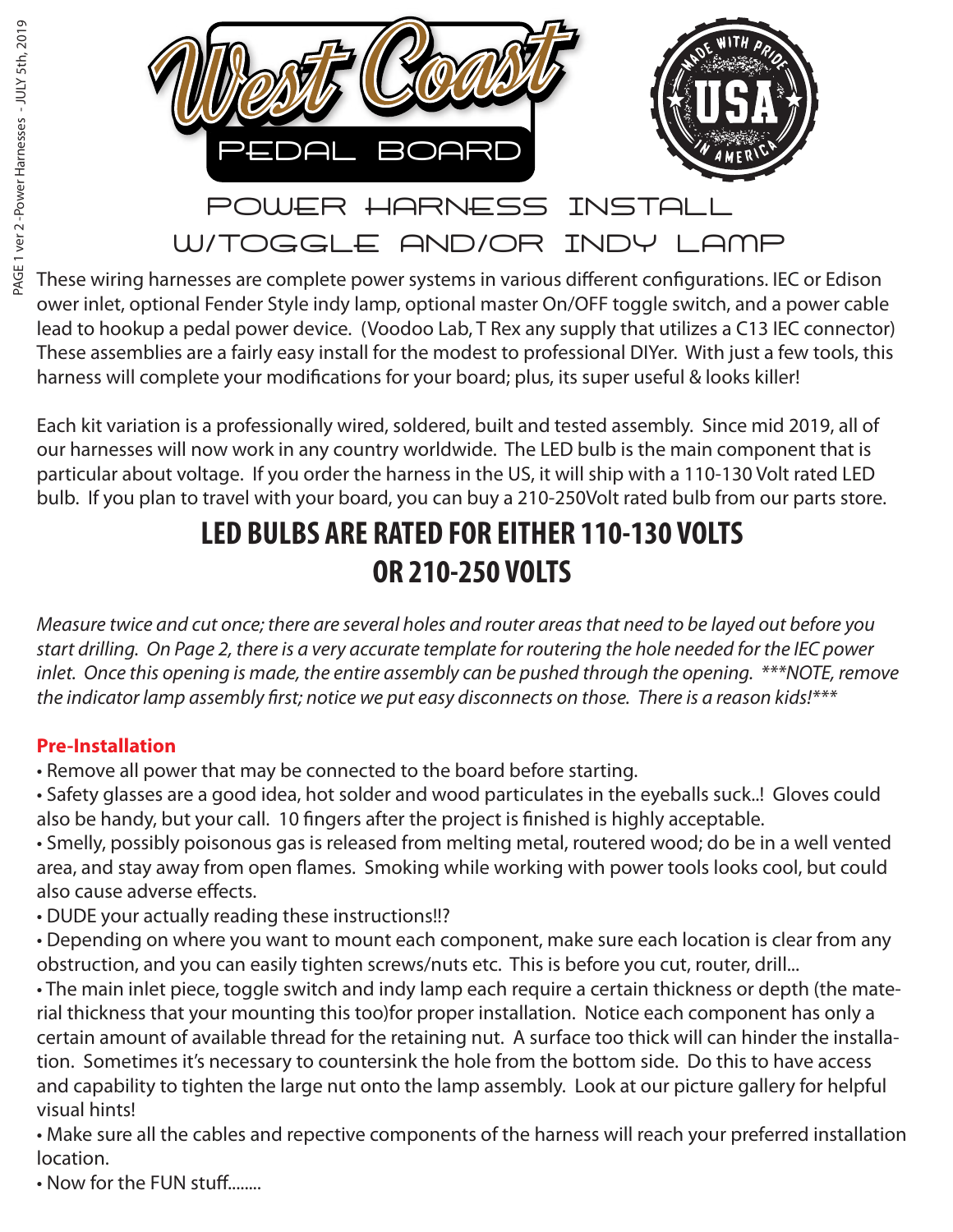### **GENERAL TOOLS REQUIRED:**

**\*Eye & Ear Protection \*Clamps to secure the board while working on it \*Measuring Tape \*Pencil \*T-Square or Similar \*Power Drill \*Sand Paper to smooth edges \*#1&2 Phillips Driver**

### **TOGGLE SWITCH SPECIFIC**

**\*1/2" Paddle Bit or Similar, pssibly router and straight bit for underside countersinking \*9/16" wrench to tighten nut**

### **INDY LAMP SPECIFIC**

**\*11/16" Paddle Bit or Similar, opossibly router and straight bit for underside countersinking \*13/16" wrench or socket to tighten nut**

#### **How to Router, Drill & Wire it up:**

• Use the template to squarely trace the openeing for the IEC inlet. Put a pilot hole through the IEC opening using your 1/2" paddle bit. Then, carefully router out small sections of the IEC through holeuntil you reach all the way through. You can counter sink the IEC asembly 1/8" to make it look really sweet. Once the port fits through, sit it squarley inside the opening, and trace the pattern around it. Then counter sink carefully using the router and straight bit. Sand the rough edges.

If your using the Edison inlet, use a 1 &15/16" or 2" forstner bit to make your through hole. sand the Rough edges.

## \*\*\*MAKE SURE THERE IS ENOUGH ROOM FOR EACH COMPONENT\*\*\*

- Drill a 1/2" hole squarely into the mounting surface for the toggle switch
- Drill a 11/16" hole squarely into the mounting surface for the indy lamp
- Use the router, if needed to remove material from each of those under-side mounting surfaces to allow enough area to thread the nuts onto the indy and toggle assembly.
- Feed the harness through the routered AC inlet opening remove the indy lamp if your harness has that
- Install the main lamp assembly from the top, tighting the nut with the washer in place from the bottom
- The wire connections to the indy lamp have no polarity difference
- From the bottom install the toggle switch, tightening the nut from the top side making sure its straight
- Fasten the AC inlet piece with the included hardware
- Connect the power cord from the wall to the power inlet port on the board and test for functionality.
- Make sure all cable and wire is secured to the board to avoid snags, tangles and other random acts of misfortunes.
- •Install Power Supply and have some fun.
- SEND US PICTURES OF YOUR INSTALL

# **IEC Through Hole Template**



*Through Hole Template (Actual Size)*